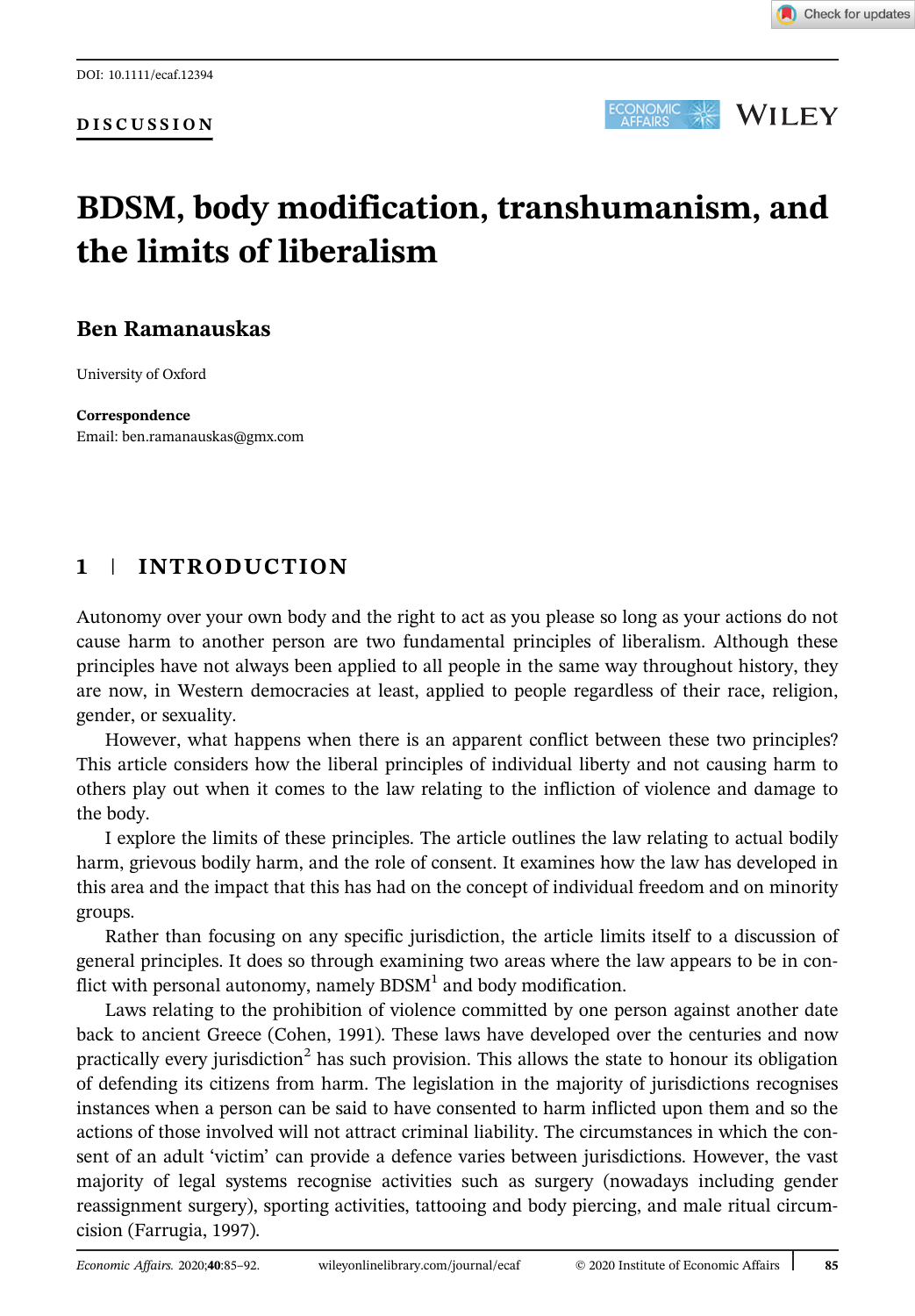**86 WILEY ECONOMIC SECONOMIC PROPERTY ARAMANAUSKAS** 

There are, however, instances in which the consent of the victim cannot be said to constitute a valid defence. This is the case even when the defendant has provided evidence to the authorities that their alleged victims consented to the harm inflicted upon them.

The two most controversial of these are BDSM and body modification. Again, there are slight differences in the approaches taken by different jurisdictions. What is more, it is an area of the law which has developed in such a way that there are conflicting legal authorities, which means there is a great deal of ambiguity about the legality of such actions. Nevertheless, adults who have freely consented to take part in these activities are at risk of finding themselves facing prosecution as a result.

## 2 | THE LAW AND BDSM

The academic Monica Pa (2001, p. 51) has set out five features which are generally present in sadomasochistic encounters:<br> *Dominance and submission – the appearance of control of one partner over the* sadomasochistic encounters:

other; Dominance and submission – the appearance of control of one partner over the other;<br>other;<br>Role-playing – the participants assume roles that they recognise are not reality; other;<br>Role-playing – the participants assume roles that they recognise are not reality;<br>Consensuality – a voluntary agreement to enter into sado-masochistic activity and to respect certain limits; Role-playing – the participants assume roles that they recognise are not reality;<br>Consensuality – a voluntary agreement to enter into sado-masochistic activity and to<br>respect certain limits;<br>Sexual context – the presumptio meaning; Sexual context – the presumption that the activities have a sexual or erotic<br>meaning;<br>Mutual definition – participants must agree on the parameters of what they are doing.

In the landmark case of R v. Brown (1994), the Appellate Committee of the House of Lords heard an appeal from several men who were convicted of offences under sections 20 and 47 of the Offences Against the Person Act. The case involved a group of men who engaged in consensual sadomasochistic activities which caused injuries. The injuries were said to provide sexual pleasure both for those inflicting the pain and for those receiving it. The Appellate Committee dismissed the appeal by a majority of 3 to 2.

In  $R$  v. Brown, their Lordships held that the law had developed a list of circumstances in which the consent of the victim would be a valid defence where the injuries involved serious assault. The majority stated that this list could be extended, but only if it was in the public interest. The majority in  $R$  v. Brown held that sadomasochism should not be added to the list of exceptions because not only was it not beneficial to society, it was harmful.

This decision has been the subject of a great deal of academic debate. There are arguments on both sides as to whether or not the Appellate Committee reached the correct decision in their judgment (Duff, 2001; Hanna, 2001). However, there is more consensus on the troubling way in which their Lordships allowed their own views on sexual relationships and the activities of the appellants to shape their decision.

It could be argued that some of the language used was homophobic; for example, the repeated references to the sexuality of the appellants. One commentator (Stychin, 1995, p. 526) argued that it pathologises gay male sexuality. This was the case not just in the House of Lords but also in the Court of Appeal, where one of the justices remarked: "It is some comfort at least to be told, as we were, that 'K' has now it seems settled into a normal heterosexual relationship"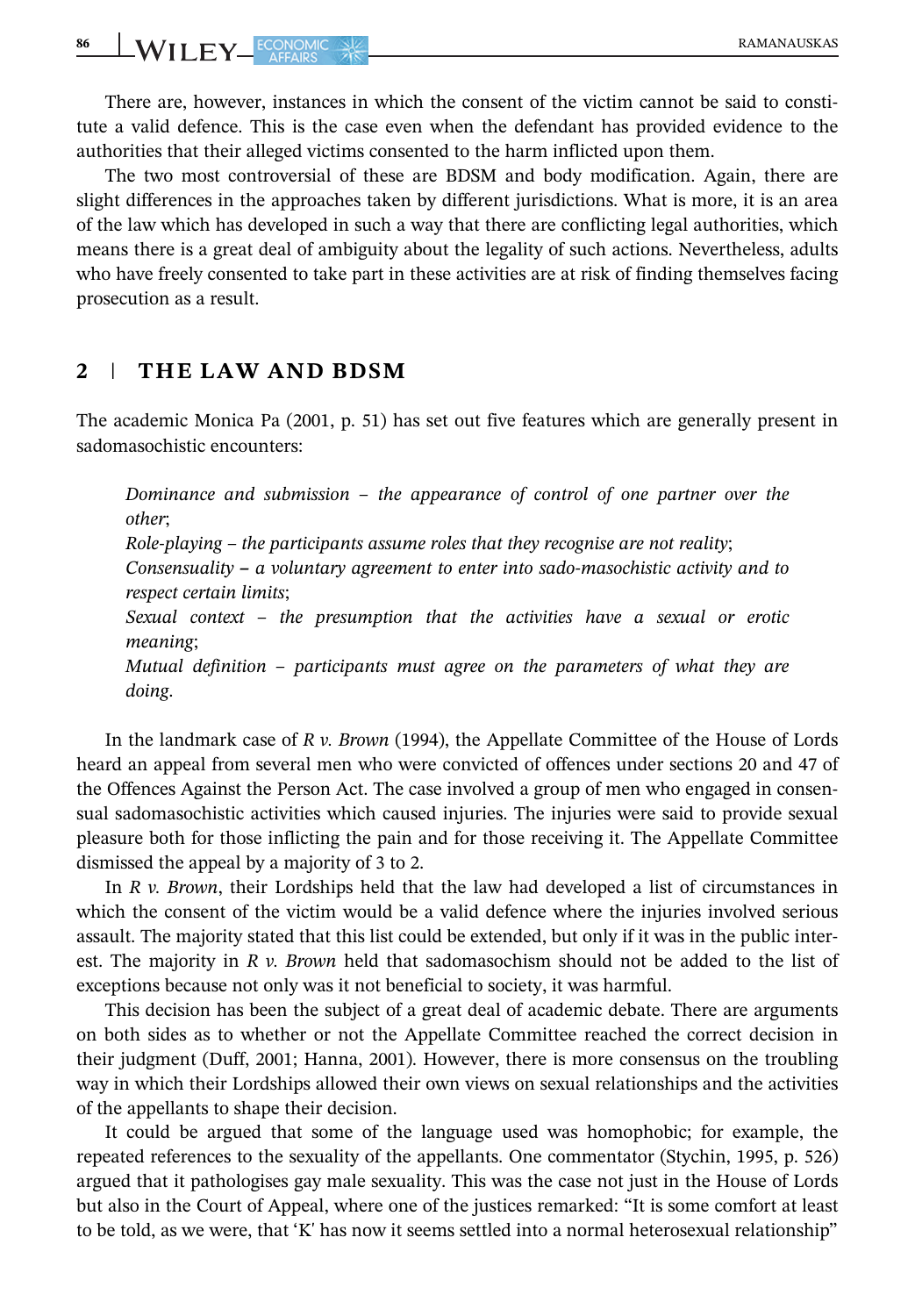(Stychin, 1994, p. 527). This is not to suggest that their Lordships were deliberately homophobic in their judgment, but rather that their discomfort with the practices and sexuality of the appellants had an impact on their reasoning (Tasmania Law Review Institute, 2017). At the very least, it would appear that the decision of the majority was based on a heteronormative understanding of gender and sexuality. The references to 'manly pursuits' and their unwillingness to accept homosexual sadomasochism as a valid form of sexual expression serves to highlight this point.

Furthermore, it has been argued that the views of the majority in  $R$  v. Brown relating to the concepts of pain and pleasure played an important role in their judgment. For example, Weait (1996) has argued that the law views pain as a punishment. Therefore, in situations where pain is actually pleasurable, then, in the minds of their Lordships, a fundamental basis of the law is potentially undermined.

This is important as, although it was an English legal judgment, it has been cited approvingly by courts in other jurisdictions. Therefore, it could be argued that a legal authority based on prejudice has been established not just in England but also in other jurisdictions.

This argument is strengthened by the fact that in the case of R v. Wilson (1996) a man used a hot knife to brand his initials on his wife's buttocks. The Court of Appeal held that this fell within the category of a 'lawful infliction of actual bodily harm' because it was in the confines of a marital relationship. As such, the courts have held that injuries caused in the context of a heterosexual marriage were not illegal, but they were illegal in a case involving homosexual men.

However, in the case of R v. Emmett (1999), the dangerous sexual activities of a heterosexual couple did lead to a conviction under section 47 of the Offences Against the Person Act.

Irrespective of the sexuality of those involved, it would appear that sadomasochism falls outside the accepted norms of sexual activity. It has been relegated to the outer limits of social acceptability, alongside sex work. It falls outside the charmed circle of sexual values (Rubin 1984). Understandings of sadomasochism, in a similar manner to sex work and homosexuality, have historically been shaped by discourses of criminal law and psychology; this, therefore, goes some way to explaining the treatment of the activity by the law (Morris, 2018). Moreover, the law in this area in various jurisdictions is ambiguous. This is because the courts have reached different decisions in various cases despite the facts often being similar (Arnold, 2015).

It should be noted that certain jurisdictions have attempted to bring some clarity to the issue by issuing guidelines. However, as these often do not consist of a complete list of actions that would or would not be criminalised, the ambiguity remains.

# 3 | THE LAW AND BODY MODIFICATION

In R v. BM (2018), the appellant was charged with three counts of actual bodily harm for performing the following procedures: removal of a customer's ear; removal of a customer's nipple; and splitting a customer's tongue to resemble that of a reptile (Beetham, 2018). While it was accepted that all the customers had consented to these acts, the court held that consent could not amount to a valid defence to these injuries. Accordingly, the appellant's appeal was dismissed.

BM had argued that his procedures were a natural extension of piercings and tattoos which do not attract criminal liability. As such, body modifications should be allowed in the public interest, as this preserved the personal autonomy of his customers. The court rejected this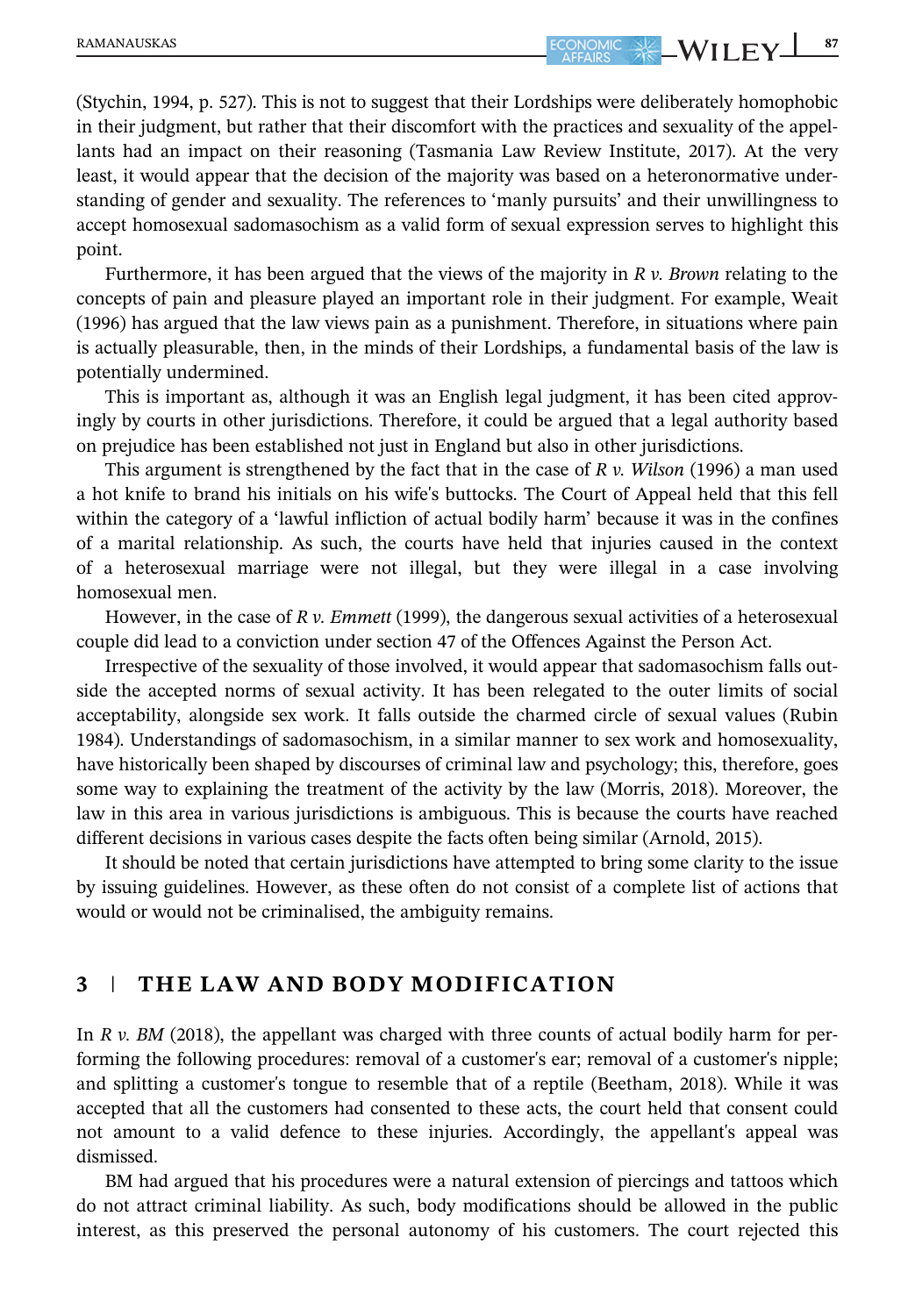argument. It held that body modifications constituted "medical procedures performed for no medical reason and with none of the protections provided to patients by medical practitioners … the personal autonomy of the appellant's customers did not justify removing body modification from the ambit of the law of assault" (Beetham, 2018, p. 206).

Again, the argument here would appear to be that it is not in the public interest to allow body modification because of the harm that could befall individuals as a result. However, very many activities pose a danger to participants, but those activities are not criminalised (Baker 2008). Furthermore, it could be argued that there is no real difference between getting a tattoo or a piercing and some forms of body modification.<sup>3</sup> So why are piercings and tattoos legal and socially acceptable whereas some forms of modification amount to assault?

Most people view body modification with disgust and cannot understand why a person would choose to have those things done to their bodies (Egan, 2007). What is more, many people who undergo body modification are members of a subculture which the majority of the population does not understand (D. Roberts, 2015). It could be argued that this is why body modification is not treated in the same way as tattoos or piercings, even though they both involve the changing and adornment of one's body.

As a result of the law relating to assault, members of a subculture are not able to exercise autonomy over their own bodies. Moreover, as with the law concerning sadomasochism, the law relating to body modification is ambiguous. For, while the court found that the specific acts conducted by body modification practitioners amounted to assault, there is a wide spectrum of procedures in body modification which may or may not be deemed illegal. As a result, body modification practitioners and their customers are left in a legal limbo (Keenan, 2018).

#### 4 | THE CASE FOR REFORM

It is a core principle of liberalism that individuals should have autonomy over their own bodies. As Robert Nozick (1974, p. ix) put it: "Individuals have rights, and there are things no person or group may do to them (without violating their rights)."

If people choose to engage in consensual sadomasochistic encounters, or to have their bodies modified in some way, then it should not be the role of the state or society to stop them. What is more, such a restriction should not be enforced by the criminal law, which is the "State's most coercive form of social control" (P. Roberts, 1997, p. 389).

As such, the law as it currently stands represents an assault on individual freedoms. It prevents people from doing as they please with their bodies. What is more, the law has had an unacceptably disproportionate impact on marginalised groups in society. It also interferes in one of the most intimate parts of life, one that is central to a person's identity, namely sexuality. Many countries have prosecuted men and women for homosexuality, and some still do. As a result, many have gone to prison and had their lives destroyed. Many others have lived under the constant threat of exposure or blackmail – all because their sexuality deviates from what is deemed 'normal behaviour' by society and the state (Dryden, n.d.)

It could be argued that the situation is similar for practitioners of sadomasochism. For many of them it is an important part of their identity. What is more, other practices cannot satisfy their sexual desires in the same way (Martinez, 2011). They should not face prosecution because of their sexual identity if their practices are with other adults and are consensual.

There is also an argument based on harm reduction. This is most obvious in terms of body modification. For example, if procedures are unregulated and there is a degree of uncertainty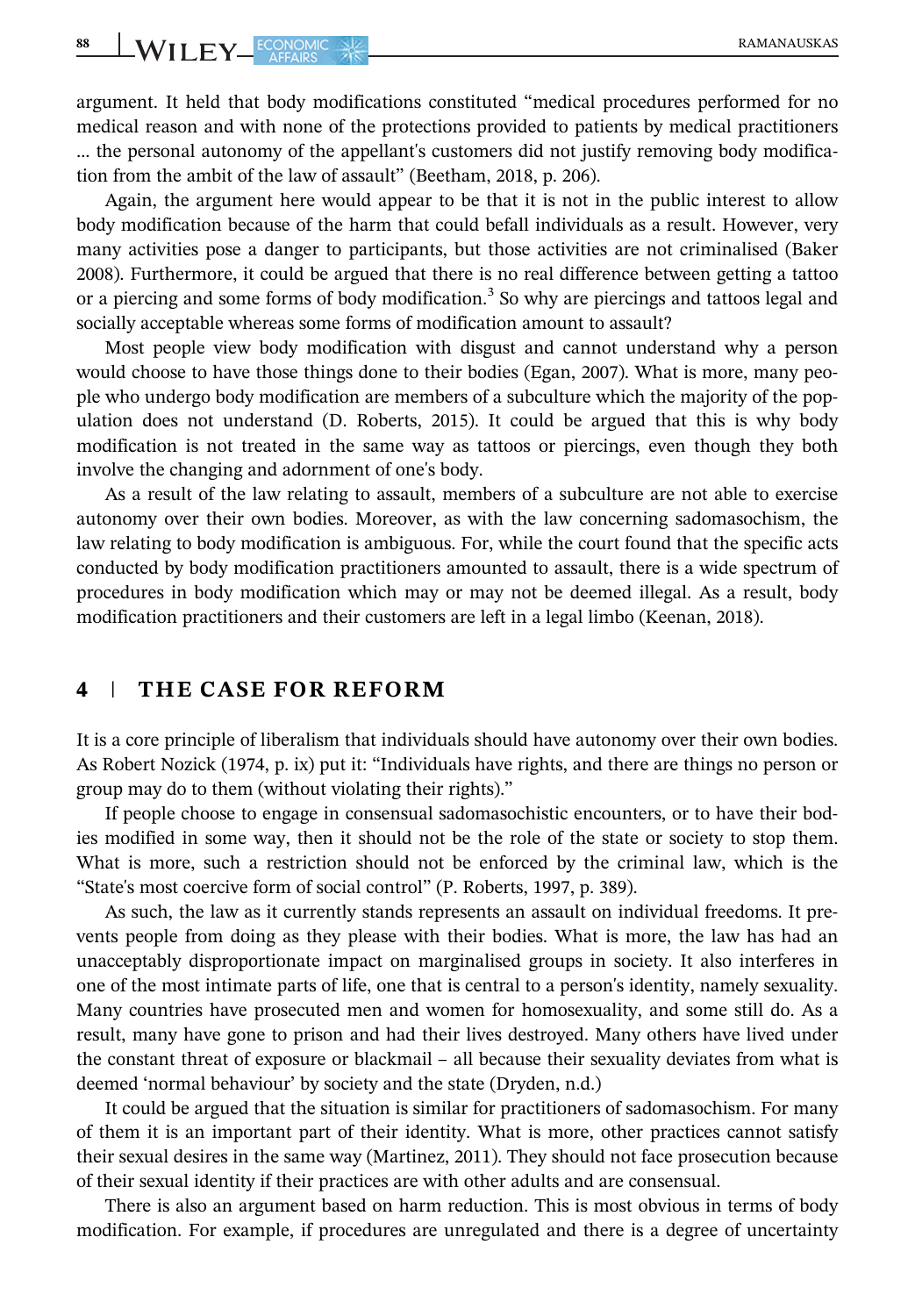about which procedures are legal and which are not, then the chances of going wrong are increased, whereas if it were legal but regulated, and practitioners were not in fear of being prosecuted, then procedures could be carried out in a much safer way.

This is also true of sadomasochistic activity. If a person were to sustain an injury which required medical treatment, they might be reluctant to seek medical assistance. This is because they might be worried about the legal implications for themselves or their partner. Moreover, given the stigma attached to criminal activities, there might again be a reluctance on the part of patients to be open with their doctor about the nature of their injuries.

Moreover, the principle that laws should be easily understood and applied to everyone equally is a fundamental tenet of the rule of law (Bingham, 2011). However, as I have argued in this article, this is not the case with the law relating to assault. With sadomasochism and body modification, there is a great deal of ambiguity. There is also the troubling risk of some minority groups being more likely than others to be prosecuted and convicted.

A further reason for reform relates to the ways in which the law could impact individuals in the future as society changes and new technologies develop. Taking a more liberal approach to consent would pave the way for increased technological and developmental augmentation of the human body, which could tap into the potential for considerable improvements to health and well-being and, ultimately, allow humanity to flourish, now and far into the future.

## 5 | TRANSHUMANISM

Transhumanism, a relatively modern philosophical movement, suggests that humanity can enhance itself through the use of science and technology. Although transhumanism is too broad a topic to address fully here, it merits a concise discussion in this context. Previously the preserve of the ideological fringes, transhumanism as a philosophy has gradually moved into the mainstream of academic scrutiny in recent decades (More, 2013; Le Dévédec, 2018). It is a loosely defined movement that has developed over the past half-century. The philosopher Max More (2013, p. 3) defines it as follows:

Transhumanism is a class of philosophies of life that seek the continuation and acceleration of the evolution of intelligent life beyond its currently human form and human limitations by means of science and technology, guided by life-promoting principles and values.

A longer definition is also provided by More (2013, pp. 8–9):

- 1. The intellectual and cultural movement that affirms the possibility and desirability of fundamentally improving the human condition through applied reason, especially by developing and making widely available technologies to eliminate aging and to greatly enhance human intellectual, physical, and psychological capacities.
- 2. The study of the ramifications, promises, and potential dangers of technologies that will enable us to overcome fundamental human limitations, and the related study of the ethical matters involved in developing and using such technologies.

As such, transhumanism is a movement that seeks to improve human abilities and capabilities through the use of science and technology, beyond the presumed limits imposed by nature.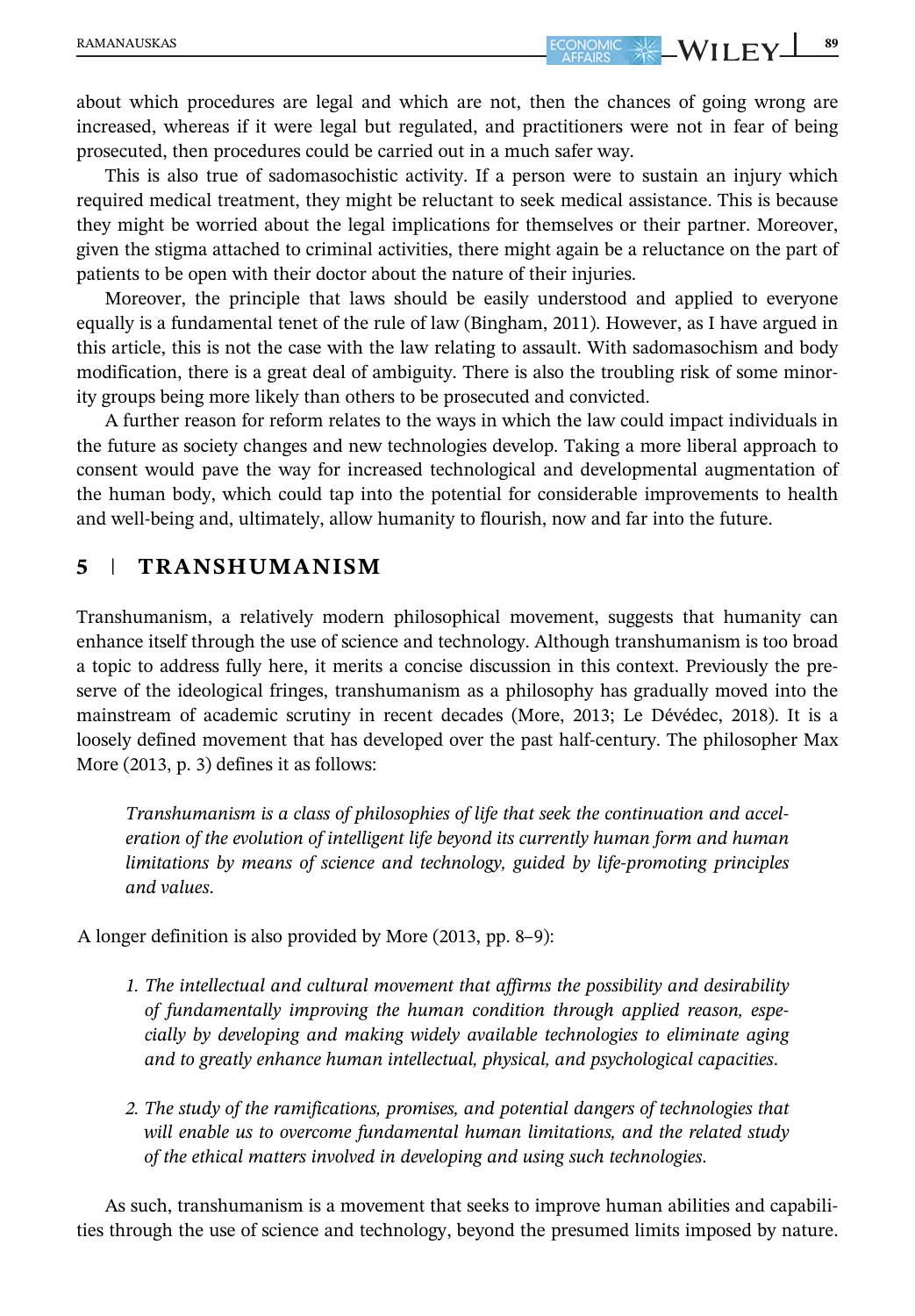**90 WILFY ECONOMIC WELL EXECUTE A RAMANAUSKAS** 

This has the potential to bring about immeasurable benefits. For example, human enhancement could lead to improvements in human cognition, granting humanity a deeper understanding of its existence and surroundings and leading to scientific and technological breakthroughs (Schneider, 2008). It could help to eliminate disease and tackle the effects of ageing, allowing humans to live longer, healthier, and happier lives (McConnel & Turner, 2005; Dvorsky, 2008). Tasks could be undertaken with greater efficiency and accuracy, thereby boosting productivity and delivering high levels of economic growth, leading in turn to previously unimaginable improvements in living standards (Academy of Medical Sciences, 2012).

The technological research sector therefore urgently needs a regulatory framework that is flexible enough to remain perpetually abreast of any and all scientific and technological progress in order to foster innovation with maximum efficiency and effectiveness. Many of these innovations will not be realised for decades or even centuries to come.

It is essential that legal foundations are laid down now so that the law can develop alongside scientific and technological innovation, at a sufficient pace so as not to constrain innovation.

# 6 | CONCLUSION

There are numerous situations in which legal systems recognise that a person has the right to consent to being harmed. However, there are certain situations in which this is not the case. These are often activities which are outside the bounds of what society considers mainstream or acceptable behaviour. As a result, many people find themselves facing prosecution for engaging in activities to which everyone involved has consented. The people most likely to be impacted are those from minority groups.

The law as it stands in most jurisdictions means that people risk being prosecuted for engaging in consensual acts and choosing to live their lives as they see fit. Moreover, due to the ambiguity of the law, many people who attempt to abide by it still risk facing prosecution. Moreover, the fact that these acts are criminalised and not regulated increases the risks of serious injury or death for those engaging in them. It also has the potential to hold back human progress both now and in the future.

#### ACKNOWLEDGEMENT

The author would like to thank the Freedom of Form Foundation for its kind support for this project.

#### **NOTES**

<sup>1</sup> 'BDSM' is a portmanteau term covering a variety of erotic practices and role play. It is a combination of the abbreviations B/D (bondage and discipline), D/S (dominance and submission), and S/M (sadism and masochism).

<sup>2</sup> In the United States and Australia this is determined at the state level, whereas in many other countries, such as the United Kingdom, Canada, Ireland, and India, it is a national prerogative.

<sup>3</sup> Or, more seriously, gender reassignment surgery, which in some cases the state will fund.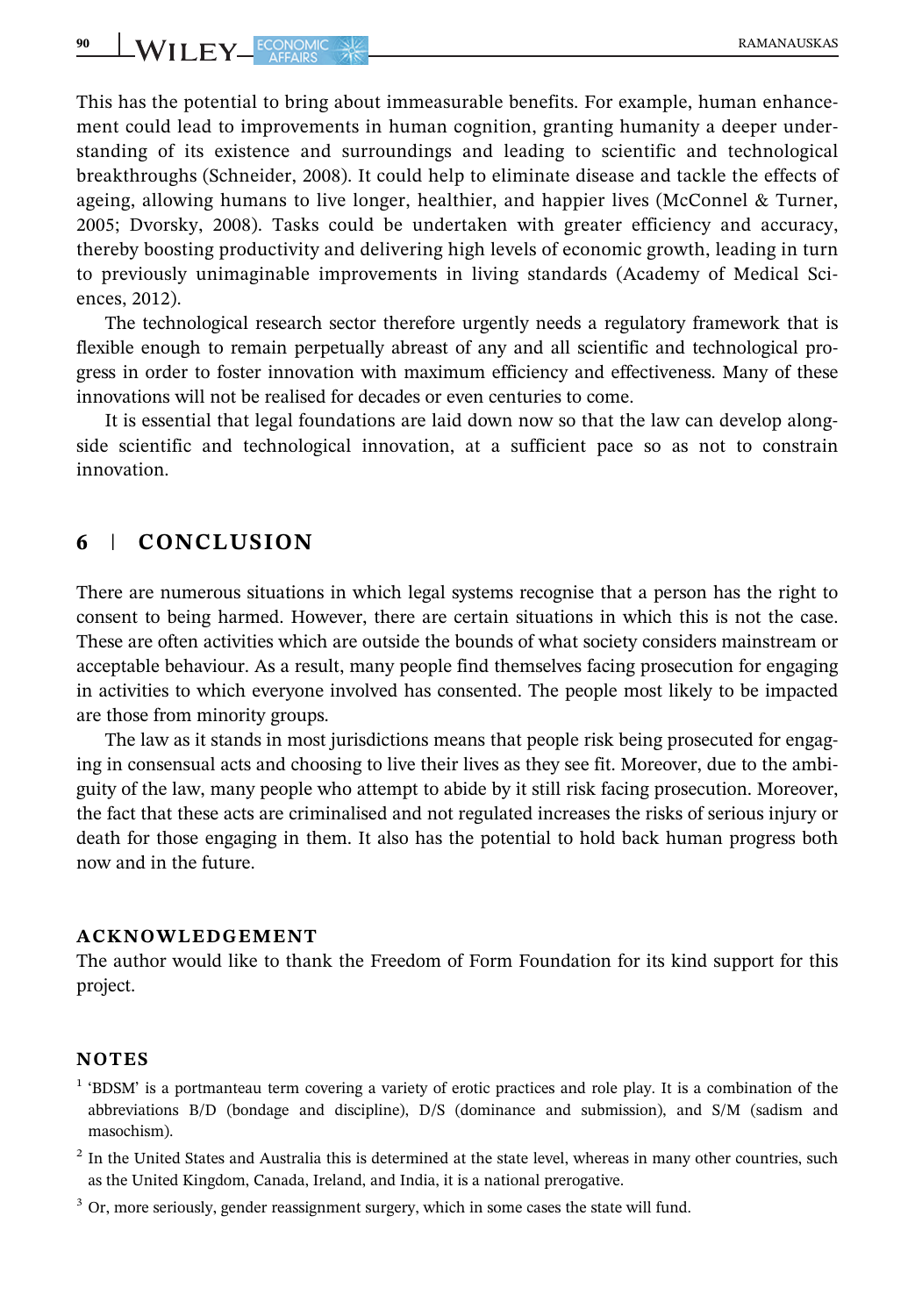#### REFERENCES

- Academy of Medical Sciences (2012). Human Enhancement and the Future of Work. Report from a joint workshop hosted by the Academy of Medical Sciences, the British Academy, the Royal Academy of Engineering and the Royal Society. London: Academy of Medical Sciences. https://www.thebritishacademy.ac.uk/sites/ default/files/12308\_academy\_HE\_report\_2012\_web.pdf (accessed 18 January 2020).
- Arnold, D. (2015). Vagueness, autonomy, and R v. Brown. University of South Australia Student law Review, 1, 101–111.
- Baker, J. (2008). The harm principle vs. Kantian criteria for ensuring fair, principled, and just criminalisation. Australian Journal of Legal Philosophy, 33, 66–99.
- Beetham, A. (2018). Body modification: A case of modern maiming? R v BM [2018] EWCA Crim 560; [2018] WLR (D) 187. The Journal of Criminal Law, 82(3), 206–208.
- Bingham, T. (2011). The Rule of Law. London: Penguin.
- Cohen, D. (1991). Sexuality, violence, and the Athenian law of hubris. Greece & Rome, 38(2), 171–188.
- Dryden, S. (n.d.). A short history of LGBT rights in the UK. British Library. https://www.bl.uk/lgbtq-histories/ articles/a-short-history-of-lgbt-rights-in-the-uk (accessed 18 January 2020).
- Duff, A. (2001). Harms and wrongs. Buffalo Criminal Law Review, 5(1), 13–45.
- Dvorsky, G. (2008). Better living through transhumanism. Journal of Evolution and Technology, 19(1), 1–5.
- Egan, K. (2007). Morality-based legislation is alive and well: Why the law permits consent to body modification but not sadomasochistic sex. Albany Law Review, 70, 1615–1642.
- Farrugia, P. (1997). The consent defence: Sports violence, sadomasochism, and the criminal law. Auckland University Law Review, 8, 472–502.
- Hanna, C. (2001). Sex is not a sport: Consent and violence in criminal law. Boston College Law Review, 42(2), 239–290.
- Keenan, M. (2018). Tongue splitting, ear removal and branding the limits of consent as a defence to extreme body modification. Kingsley Napley, 5 April. https://www.kingsleynapley.co.uk/insights/blogs/criminal-lawblog/tongue-splitting-ear-removal-and-branding-the-limits-of-consent-as-a-defence-to-extreme-bodymodification (accessed 18 January 2020).
- Le Dévédec, N. (2018). Unfit for the future? The depoliticization of human perfectibility, from the enlightenment to transhumanism. European Journal of Social Theory, 21(4), 1–20.
- Martinez, K. (2011). Bound in Theory and Practice: A Mixed-Methods Exploration of Consensual Sadomasochism. Dissertation. Boulder, CO: University of Colorado.
- McConnel, C. & Turner, L. (2005). Medicine, ageing, and human longevity. EMBO Reports, 6(July), 59–62.
- More, M. (2013). The philosophy of transhumanism. In M. More & N. Vita-More (Eds.), The Transhumanist Reader: Classical and Contemporary Essays on the Science, Technology, and Philosophy of the Human Future (pp. 3–17). New York: Wiley.
- Morris, M. (2018). Incidental Sex Work: Casual and Commercial Encounters in Queer Digital Spaces. Dissertation, Durham University. http://etheses.dur.ac.uk/13098/1/Incidental\_Sex\_Work\_-\_Max\_Morris%2C\_2018% 2C\_final\_PhD\_thesis.pdf?DDD34+ (accessed 18 January 2020).
- Nozick, R. (1974). Anarchy, State, and Utopia. New York: Basic Books.
- Pa, M. (2001). Beyond the pleasure principle: The criminalization of consensual sadomasochistic sex. Texas Journal of Women and the Law, 11(1), 51–92.
- Roberts, D. (2015). Modified people: Indicators of a body modification subculture in a post-subculture world. Sociology, 49(6), 1096–1112.
- Roberts, P. (1997). The philosophical foundations of consent in the criminal law. Oxford Journal of Legal Studies, 17(3), 389–414.
- Rubin, G. (1984). Thinking sex: Notes for a radical theory of the politics of sexuality. In C. Vance (Ed.), Pleasure and Danger: Exploring Female Sexuality. Boston, MA: Routledge & Kegan Paul.
- Schneider, S. (2008). Future Minds: Transhumanism, Cognitive Enhancement and the Nature of Persons. University of Pennsylvania ScholarlyCommons. https://repository.upenn.edu/neuroethics\_pubs/37/ (accessed 18 January 2020).
- Stychin, C. (1994). Unmanly diversions: The construction of the homosexual body (politic) in English law. Osgoode Hall Law Journal, 32(3), 503–536.